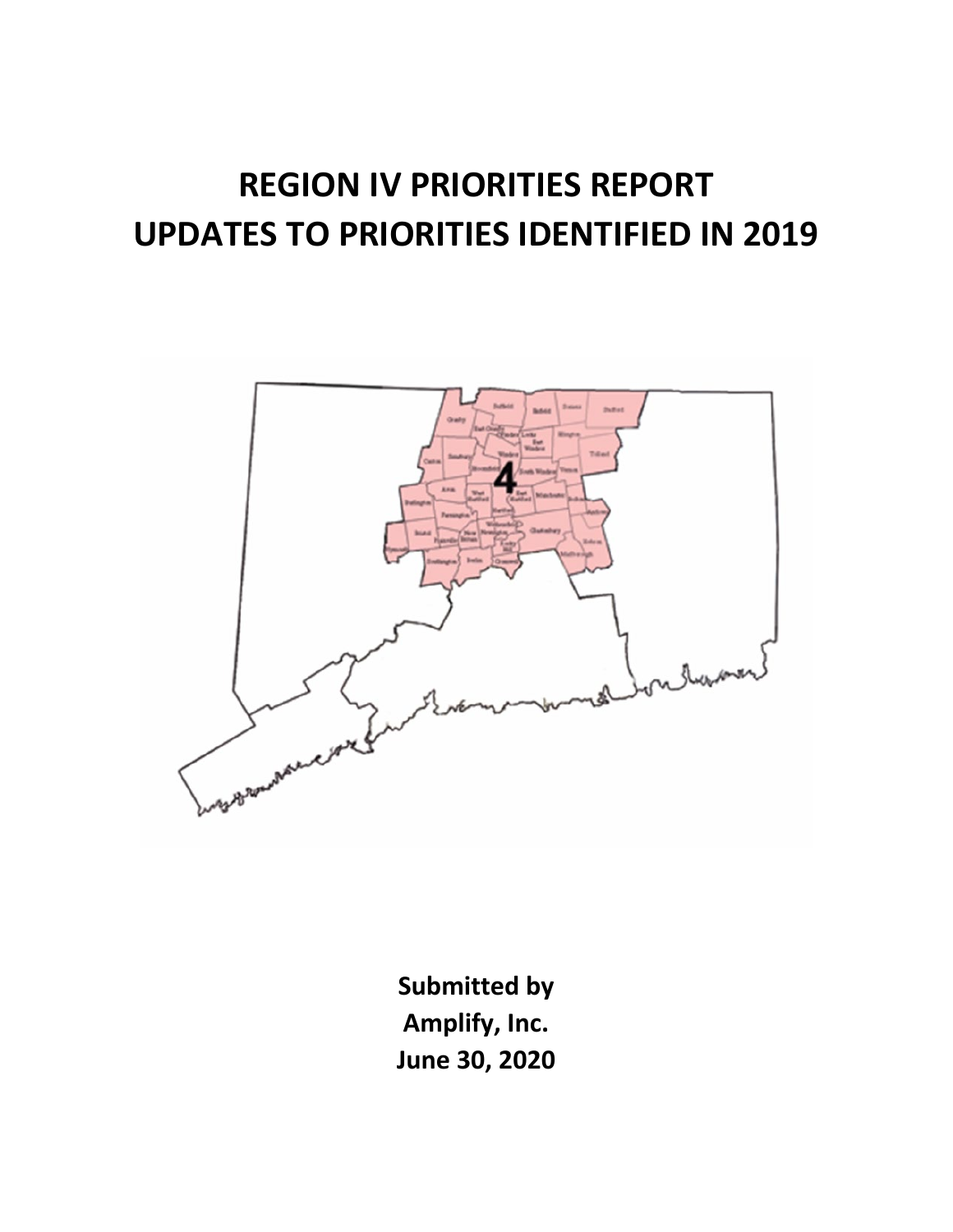**Explosion in use of electronic nicotine devices (ENDs) Same.** Continues to be a priority issue of concern.

- Previous years' surveys may not have not accurately reflect use, however one of our recent school youth surveys (Enfield) reflected an 165% increase in use by students grades 6-8 from 2017. It is hoped that tobacco 21 legislation will help deter access for youth.
- Of concern is that the most frequently product used with e-cigarettes was marijuana/cannabis.
- LPC personnel indicate vaping issues are being at least moderately addressed in their communities.
- Vaping has been chosen by CT as the priority issue to be address with LPC mini-grant funds in 2020.

### **Overdose (OD) deaths caused by use of substances laced with Fentanyl. Worse.** OD rates continue to climb.

- Reports from the Office of the Chief Medical Examiner show polysubstance use, the presence of Fentanyl, and now Xylazine, as primary factors leading to the high numbers of accidental overdose. Hartford had the highest number of opioid-related deaths. See link to April 2020 DPH Drug Overdose report: [https://documentcloud.adobe.com/link/track?uri=urn:aaid:scds:US:1d51399e-fcaa-4143-b1b9-ac434033a673.](https://documentcloud.adobe.com/link/track?uri=urn:aaid:scds:US:1d51399e-fcaa-4143-b1b9-ac434033a673) According to 2019 regional data, an equal number of Black and Hispanic individuals are dying as Non-Hispanic Caucasians if numbers are considered as percentage of population vs. raw numbers.
- Increase is in spite of efforts of the state, provider community, prevention coalitions and municipalities to provide education, treatment resources, and support. Stay at home restrictions imposed by the CoVid19 pandemic may be contributing to this rise and to individuals' reluctance to seek treatment.
- In person educational and distribution forums had to be cancelled due to social distancing requirements.
- Surveyed CAC and LPC members indicate the issue is being moderately addressed in their communities.
- Several Communities have increased their commitment of effort and resources for recovery from substance abuse and have identified themselves as "Recovery Friendly Communities." Amplify will continue to promote using mini-grant funds and to promote a Recovery Friendly Workplace toolkit being under development by the ADPC Prevention Subcommittee.

#### **High rates of anxiety among youth. Some progress** as the issue is receiving greater attention.

- As recommended by the Priority Needs Workgroup, questions related to youth anxiety have been added to school youth surveys being conducted this year. CAC and LPC members indicate the issue is being addressed in their communities at least to a moderate degree.
- Amplify chose youth anxiety as its topic of focused study this year. Focus groups and surveys are being conducted with report due by the end of summer 2020. Unfortunately, results may be biased as a result of the CoVid19 crisis, i.e. social isolation, family dynamics, and pressures of distance learning.
- Use of Gizmo curriculum by some school districts noted as a strength in CAC and LPC member surveys. <https://www.preventsuicidect.org/wpcontent/uploads/2012/08/GizmoPawesome.pdf>
- Two school survey evaluators have integrated anxiety indicators into their student substance use survey. For both this has included a review of the association between anxiety (and other mental health) indicators and substance use. This is an important case to make because, although CT is committed to an integrated approach to behavioral health (including physical and mental health and addiction), Federal funding is becoming more siloed, not necessarily acknowledging mental health promotion as a primary prevention strategy for addressing substance abuse.

#### **Overlap between computer gaming, sports betting and problem gambling – Same.**

• There continues to be a lack of awareness among Catchment Area Council and Local Prevention Coalitions, and the general public about problem gambling, including the association of computer gaming as a form of gambling.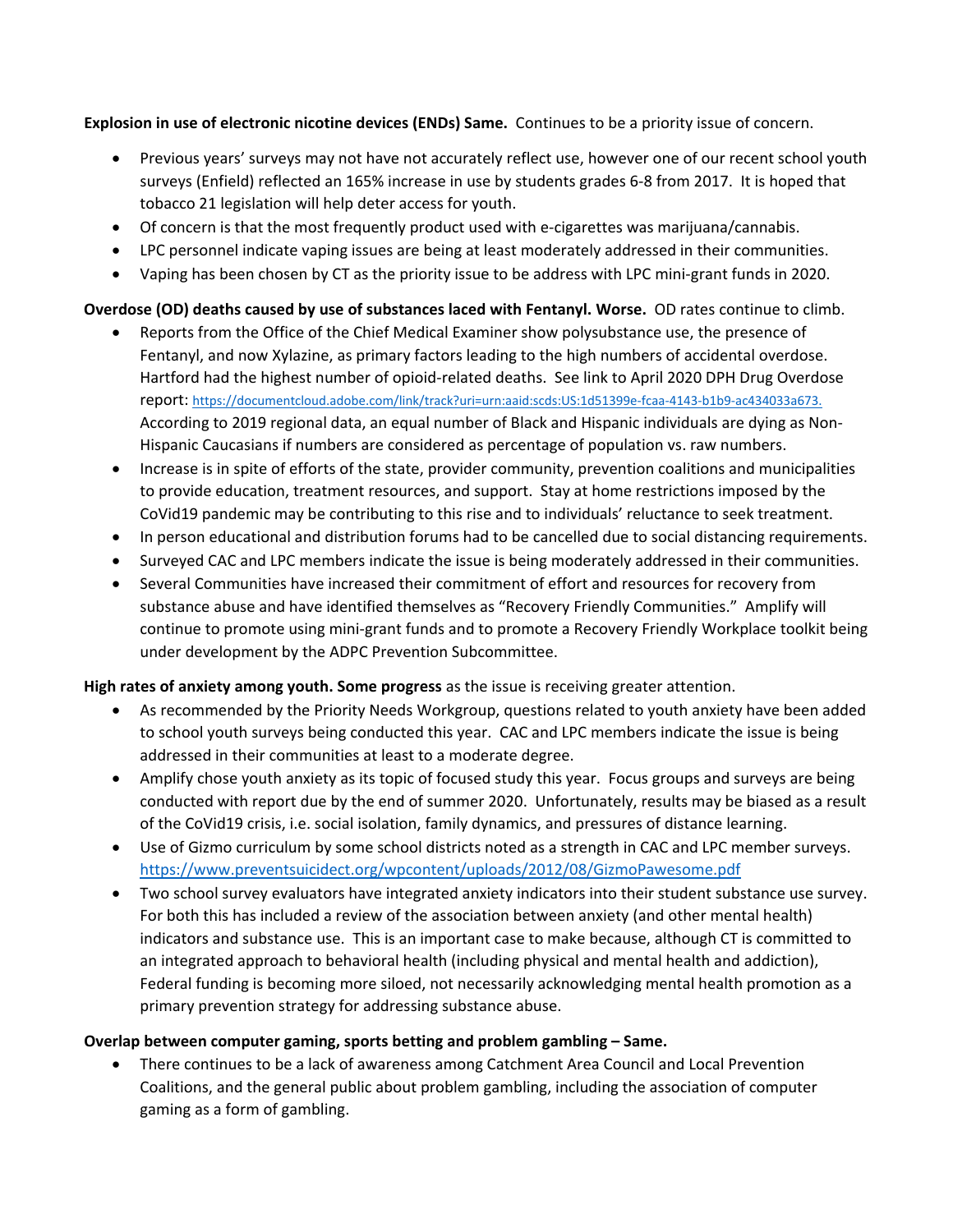- Several youth groups developed PSAs this year about computer gaming, however the PAWs (Peers Are Wonderful Support) conference, where some of these were to be unveiled, had to be cancelled due to CoVid-19. We are working with the Ct Council on Problem Gambling (CCPG) on a marketing campaign to share the PSAs developed by students across the state.
- Also cancelled were presentations by members of the Regional Gambling Awareness Team at April Catchment Area Council meetings.
- We have had difficulty, despite intensive outreach, signing up church or community groups for the 6 hour Congregation/Community Assistance Program (CAP) about gambling, addiction, suicide and mental health. A shortened and revised version of this program is being piloted.
- Six forums were held by the Asian American Pacific Islanders Ambassadors community conversations. Use of the film Paulina and a financial literacy curriculum have been effective outreach tools.

## **Concern over loss of Catchment Area Council (CAC) consumer engagement & monitoring roles in new RBHAO structure – Better.**

- Amplify secured grant funding from the Catholic Social Justice Ministry of the Archdiocese of Hartford to maintain support for the CACs. This was followed by additional funding from DMHAS for this purpose.
- CAC meeting agendas were organized around priorities identified in the 2019 Priorities and Recommendations report with some Regional Forums offering topics of interest to both Catchment Area and Local Prevention Council members.
- Amplify engaged 3 persons with lived experience to act as CAC facilitators. Their involvement has enriched meeting discussions and relationships with CAC members. This has become more important since the advent of social isolation due to CoVid19. Many of our members do not have access to Wi-Fi outside of their local library or clubhouse. Weekly phone calls from the facilitators have allowed them to stay connected and provide feedback on critical issues.

**Safe, affordable, supportive housing and residential services – Worse.** Lack of resources for housing and residential care continues to be a top priority area of concern.

- Up until March of this year, feedback from CAC, LPC, and community groups indicated concern were about the same as in 2019. However, the CoVid19 pandemic has added to the problem as 2-1-1 is overwhelmed with calls about CoVid19 resources, shelters have reduced capacity to improve social distancing, and growing unemployment (and inability to pay rent) presents risk of eviction for a large number of people currently in housing.
- Amplify is partnering with other housing advocates to seek additional resources and improved collaboration to address these concerns.

**Treatment priorities: outpatient treatment, crisis response, navigation assistance, warm hand-off between levels of care inpatient rehabilitation, integrated medical and behavioral health care, and the need for more prescribers, staff turnover, transportation (especially in rural areas), lack of options for detoxification– Same.**

• In spite of the social isolation imposed by CoVid19, some improvements have been identified in outpatient treatment due to relaxed rules and available funding for telehealth services. Providers report a decrease in no-show appointments and a new ability to view the individuals in their home environment. Individuals in recovery report less frustration over transportation barriers. Individuals seeking Methadone treatment are less dissuaded by having to stand in line daily at a facility. Both individuals and providers alike indicate they hope some of the positive experiences by a forced reliance on telehealth are not sacrificed if and when thing return to "normal."